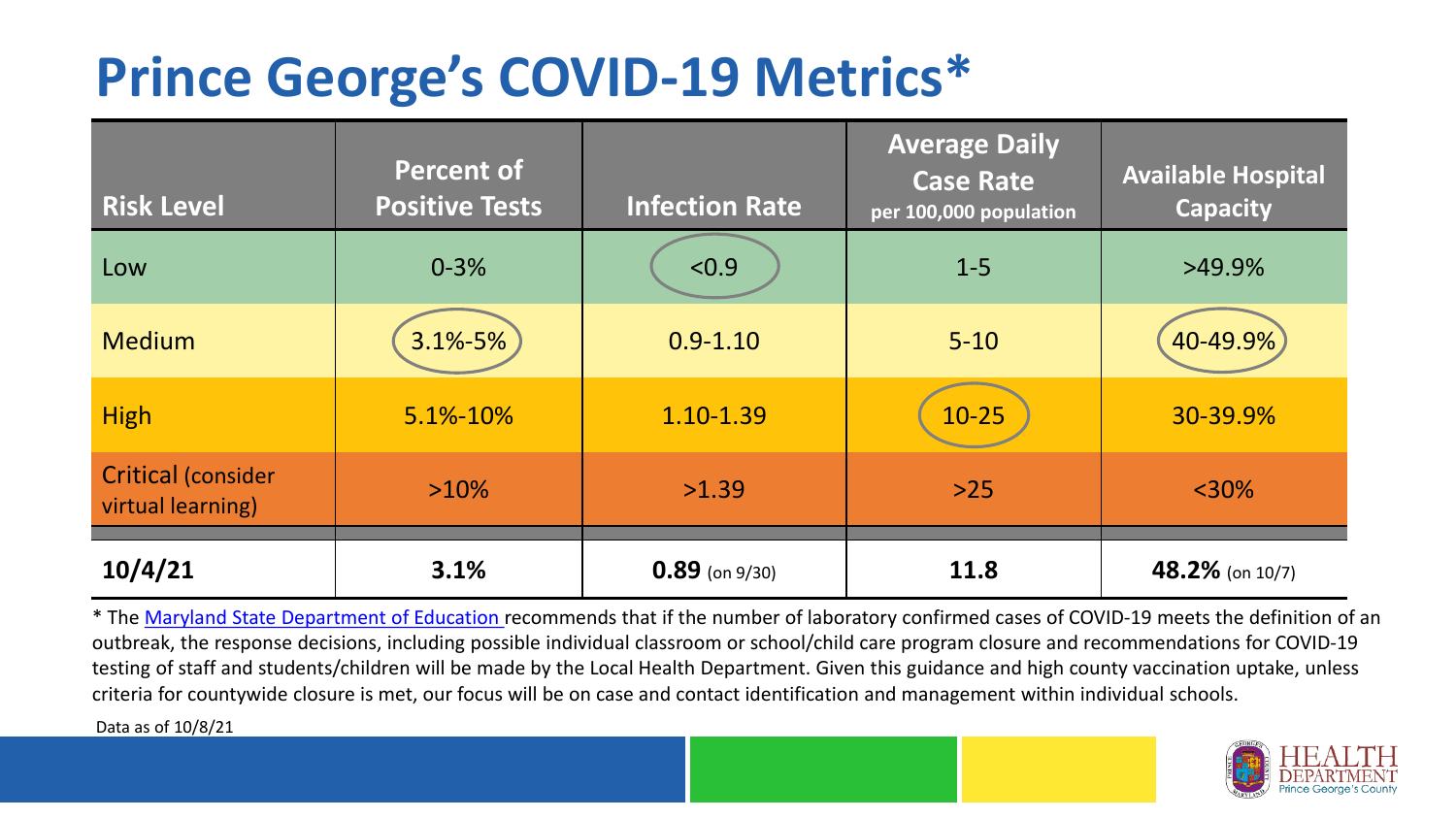# **COVID-19 Community Transmission and Vaccination**

Per the [CDC updated guidance for COVID-19 Prevention in K-12 Schools,](https://www.cdc.gov/coronavirus/2019-ncov/community/schools-childcare/k-12-guidance.html) vaccination is considered the leading prevention strategy for those who are eligible, and **Prince George's County exceeds the percentage of U.S. vaccinations for ages 12 and above**. The CDC also emphasizes using multiple prevention strategies together consistently, included universal indoor masking, as needed based on the level of community transmission and vaccine coverage.



\*County-specific data as of 10/8/21; all other data accessed on 10/6/21 at:<https://covid.cdc.gov/covid-data-tracker>

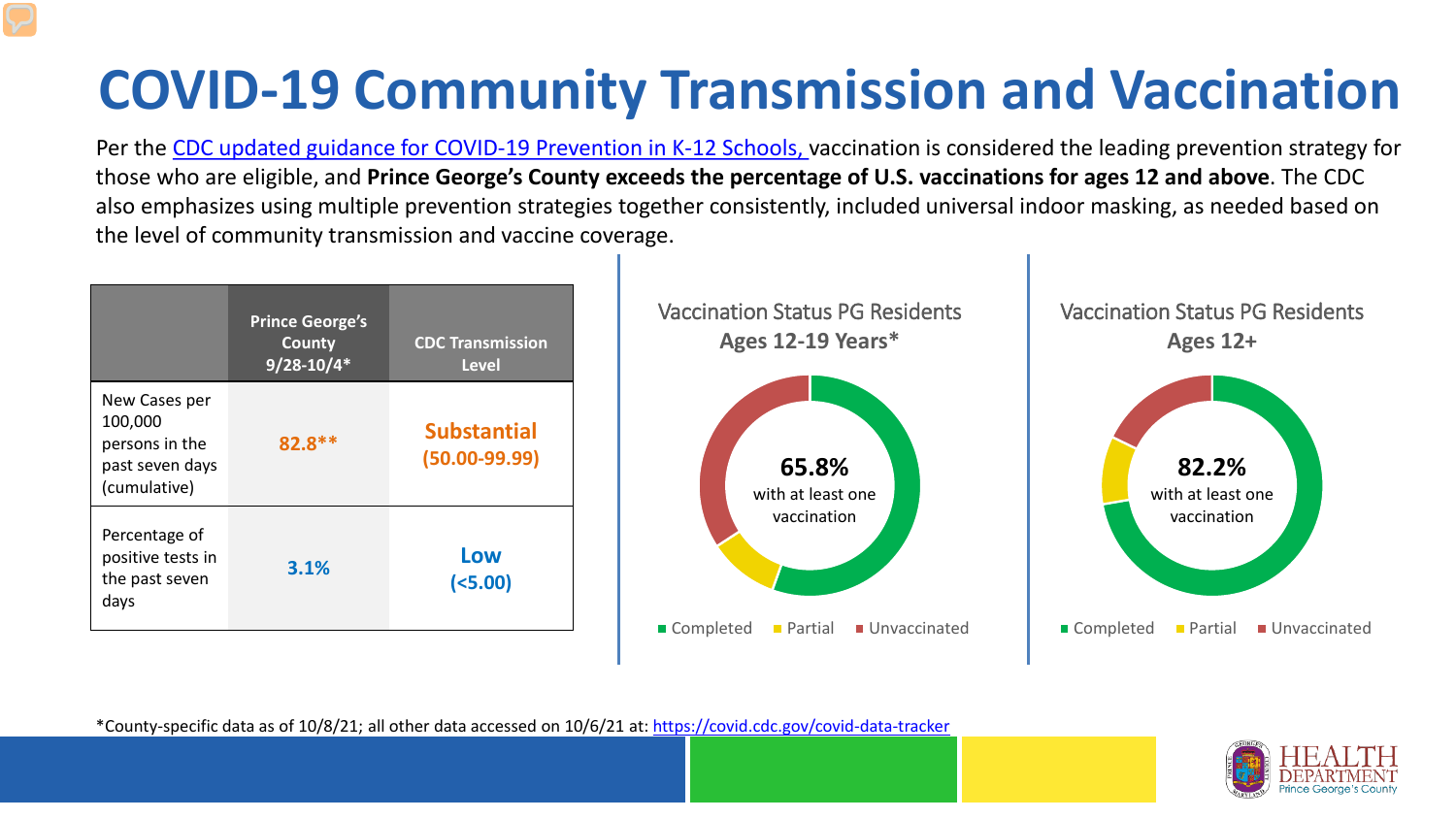### **Testing: Percent Positive** (past 7 days by test date)

The percent of tests returning as positive for county residents declined to **3.1% at the start of this week. We have remained below 4.0% for over one week.**

**Percent of Positive COVID-19 Tests by Date Collected** (as of 10/8/21)

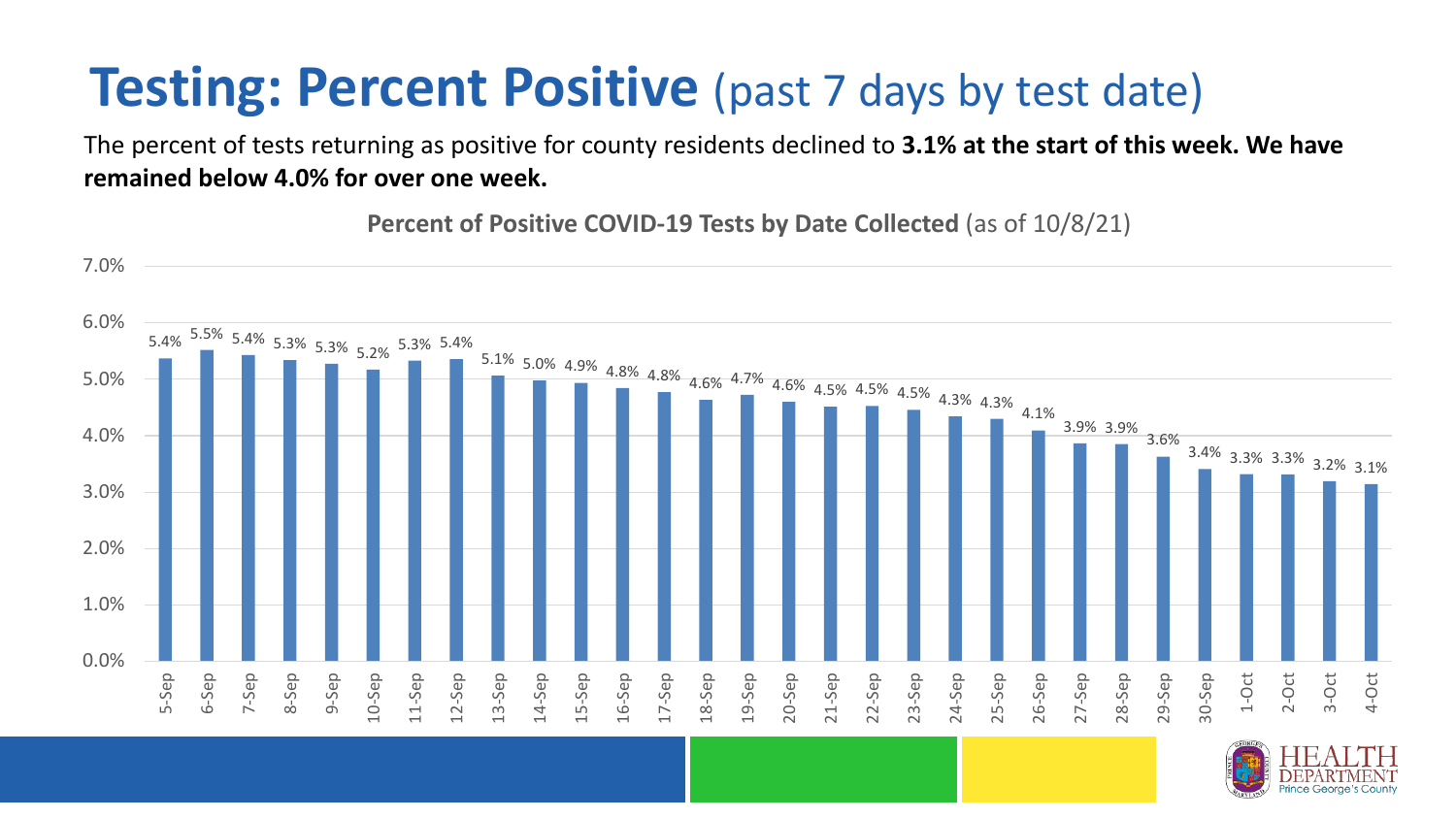### **Infection Rate for Prince George's County**



#### **Estimated by CovidActNow.org**

Accessed 10/8/2021. Each data point is a 14-day weighted average. Presented as the most recent seven days of data as a dashed line, as data is often revised by states several days after reporting.

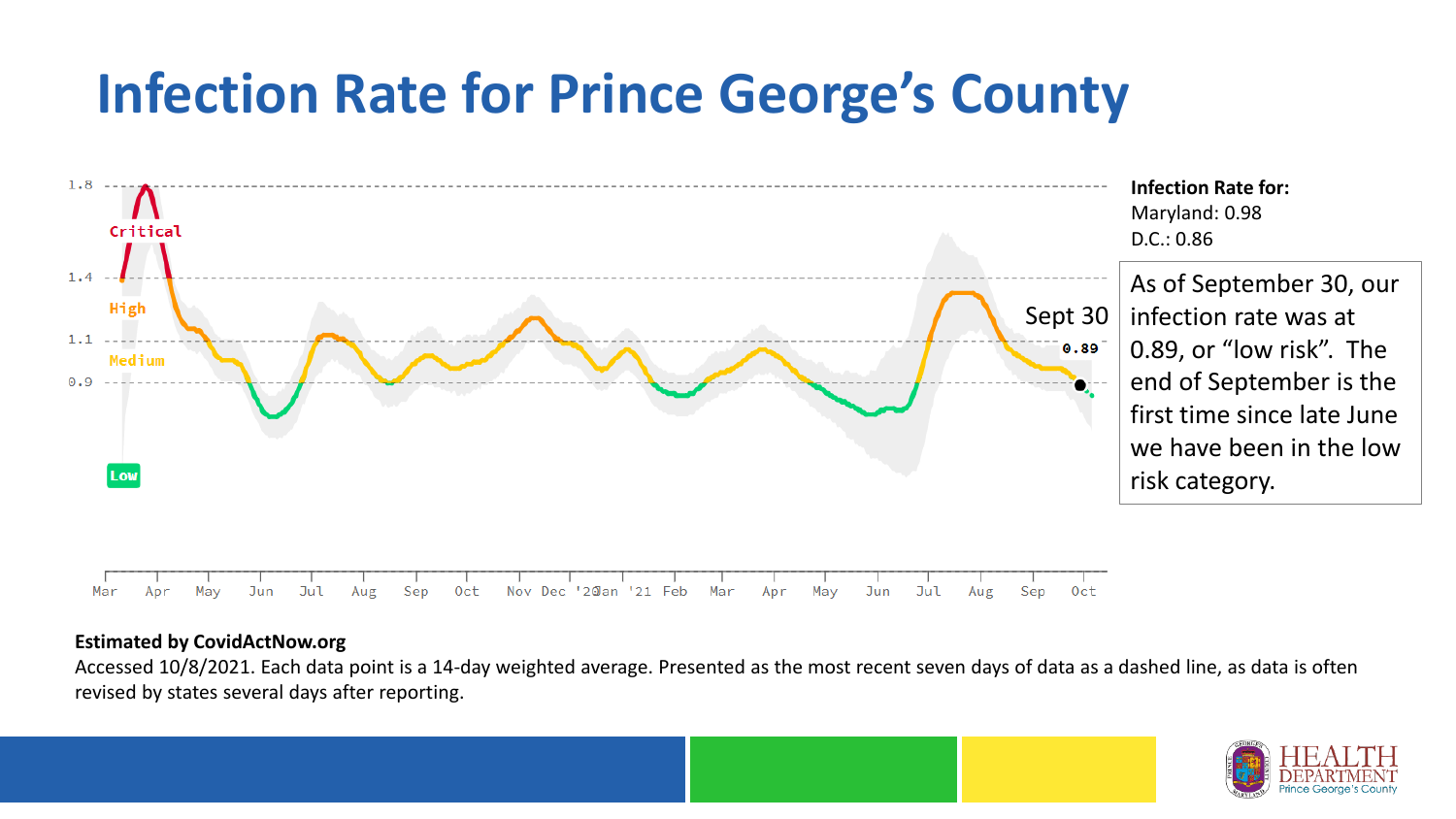#### **Average Daily Case Rate** (7-day Average by test date)

**The daily case rate at the beginning of this week was 11.8 new cases per 100,000 residents.** While we have remained "high risk" or above 10.0 since the end of July 2021 **we have dropped below 15.0 for nearly one week.** 

**Average New COVID-19 Cases Per Day Per 100,000 Residents**